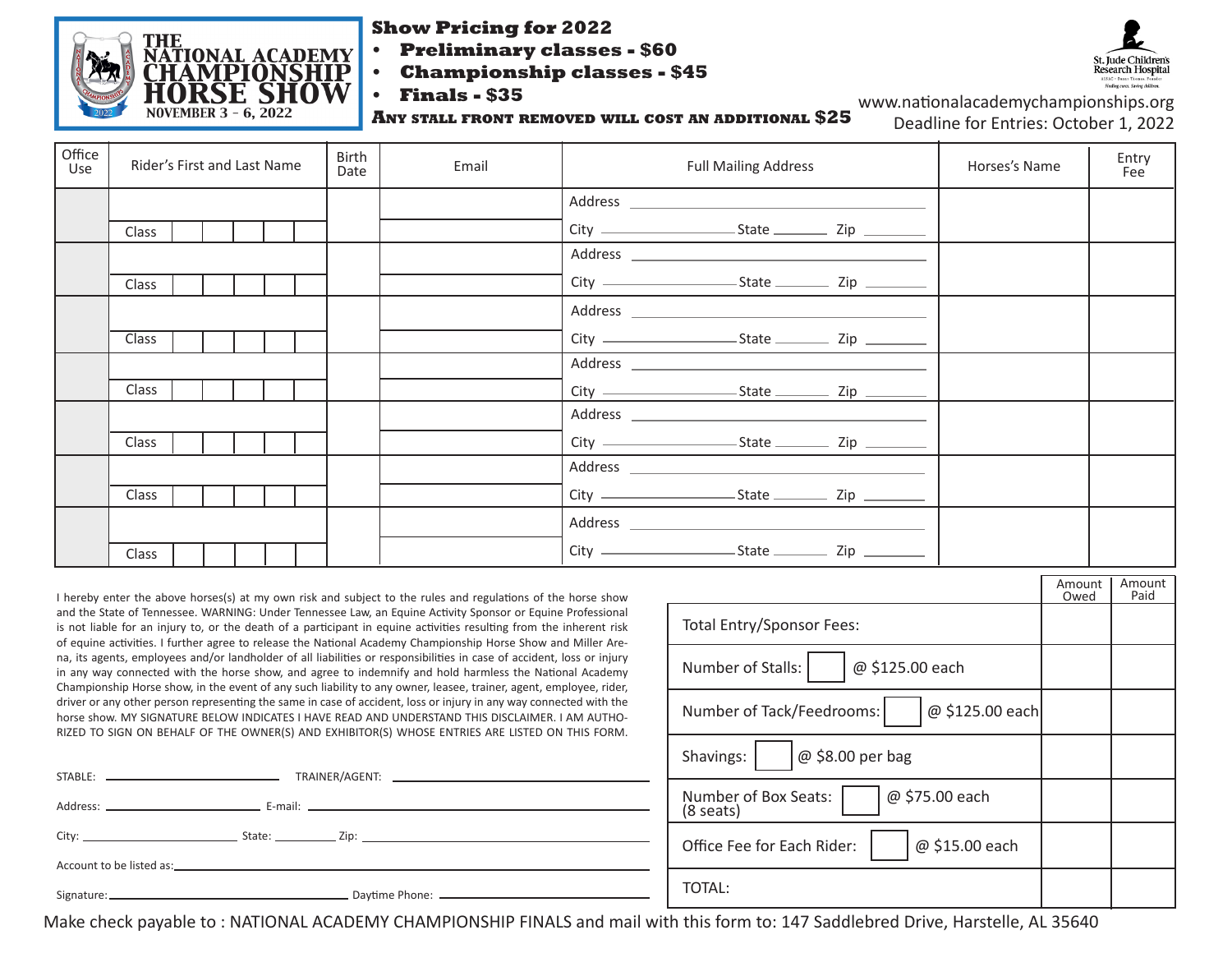



www.nationalacademychampionships.org Deadline for Entries: October 1, 2022

#### 2022 Sponsor Information

Proceeds from the National Academy Championship Horse Show go to support research and programs at St. Jude Children's Research Hospital. Help us give more to St. Jude's this year by becoming a sponsor or purchasing a "Good Luck" ad. Contact our art director, Caitlin Reason at caitlindesignllc@gmail. com for more information. Sponsor and good luck ad information is due by October 1, 2022.

CORPORATE SPONSOR - \$5,000

PLATINUM SPONSOR - \$3,000

NATIONAL FINALS CHAMPIONSHIP CLASS SPONSOR - WHITE LEVEL - \$350

NATIONAL TOP TEN NECK RIBBONS SPONSOR - \$250

MEDALLION SPONSOR - \$150

GOLD SPONSOR - \$2,000

SILVER SPONSOR - \$1,500

NATIONAL FINALS CHAMPIONSHIP CLASS SPONSOR - BLUE LEVEL - \$1,000

NATIONAL FINALS CHAMPIONSHIP CLASS SPONSOR - RED LEVEL - \$500

### Provide Your Contact Information

|                 |                                 | State: ___________ |  |  |  |  |
|-----------------|---------------------------------|--------------------|--|--|--|--|
|                 |                                 |                    |  |  |  |  |
| E-mail Address: | Business Sponsor's Web Address: |                    |  |  |  |  |

### Thank you!

#### Mail this form with your check to:

National Academy Championship Finals, Attention: Mrs. Joyce Webster, 147 Saddlebred Dr., Hartselle, AL 35640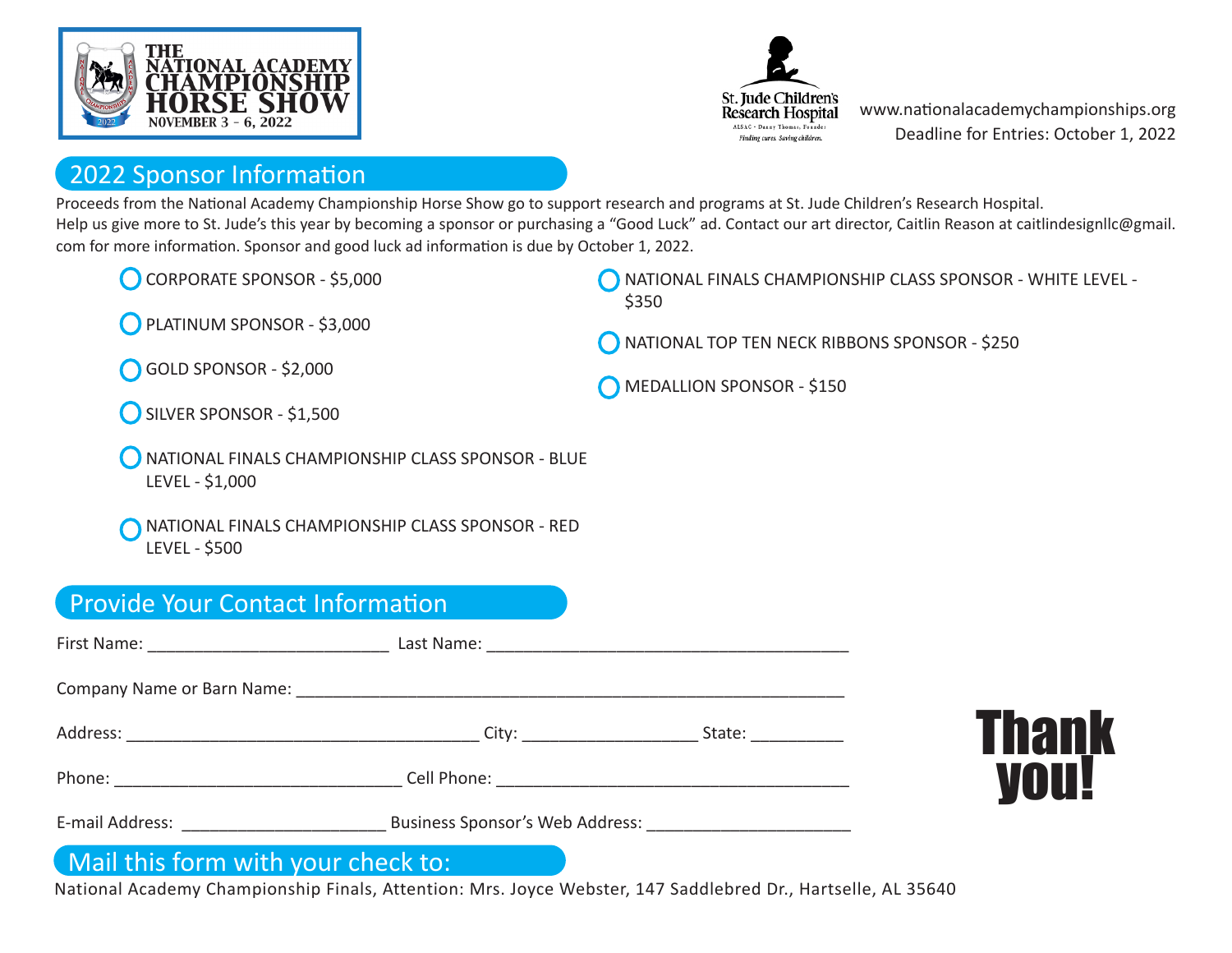

# Information on Purchasing **Information on Purchasing Good Luck Ads Good Luck Ads**

Championship Horse Show by purchasing an ad in our National Academy official 202 Barns, parents and grandparents can help show their support for their riders and the National Academy Barns, parents and grandparents can help show their support for their riders and the National Academy<br>Championship Horse Show by purchasing an ad in our National Academy official 2022 program. program.

<u>https://www.caitlinreason.com/submit-ad-information</u> https://www.caitlinreason.com/submit An ad form will need to be submitted on Caitlin Reason's website for each barn by October 1st: An ad form will need to be submitted on Caitlin Reason's website for each barn by October 1st: -ad-information

## **Prices**

### **Covers**

Inside Front Cover: \$500 Inside Front Cover: \$500 Front Cover: \$950 (with a velvet touch lamination) Inside Front Cover: \$500 Inside Front Cover: \$500 Back Cover: Open \$750 (with a velvet touch lamination) Back Cover: Open \$750 (with a velvet touch lamination) Cover: \$950 (with a velvet touch lamination)

## **Packages**

recommendation.) ensure the best quality and exposure for your riders but group/ barn ads do not apply to this One inside page: \$350 (Only full pages, all color, customized design. Preferred up to two people on a page to recommendation.) ensure the best quality and exposure for your riders but group/ barn ads do not apply to this de page: \$350 (Only full pages, all color, customized design. Preferred up to two people on a page to

Five inside pages: One complimentary lead-in page (Purchase five inside ads and receive a lead-in page.) Five inside pages: One complimentary lead -in page (Purchase five inside ads and receive a lead-in page.)

Ten inside pages: Two-page spread lead in (Purchase ten inside ads and receive a two-page lead-in spread.) Ten inside pages: Two-page spread lead in (Purchase ten inside ads and receive a two-page lead-in spread.)

LED lightbox ad upgrade: +\$350 (18″ x 24″—Mounted ad inside a lightbox frame—Perfect addition for barn decorations and to display at home. Delivered to the show.)

Banner ad upgrade: +\$300 (6′ x 2.5′—Premium retractable stand—Delivered to the show. We will set it up for you!)

Parade banner: \$350 (2.5∫ x 6′ —Unmounted for carrying in the barn parade)

### Get **Get Started Started**

September 30th. One person from each barn will need to supply an exact page count to <u>caitlinreasongraphics@gmail.com</u> by September 30th. One person from each barn will need to supply an exact page count to caitlinreasongraphics@gmail.com

Payment will be made to Caitlin Reason, Caitlin Design, LLC. An email address will need to be provided from each parent/ rider proofing the ads An email address will need to be provided from each parent/ rider proofing the ads. There will need to be one designated person to contact regarding the barns ads. There will need to be one designated person to contact regarding the barns ads. Payment will be made to Caitlin Reason, Caitlin Design, LLC.

# **Deadline for Ads Deadline for Ads**

All ad information and pictures are due by October 1, 2022 Approval on October 21st Approval on October 21st Final page count: September 3oth<br>Photos & payment by October 1st Photos & payment by Octobe Final page count: September 30th information and pictures are due by October 1, 2022.